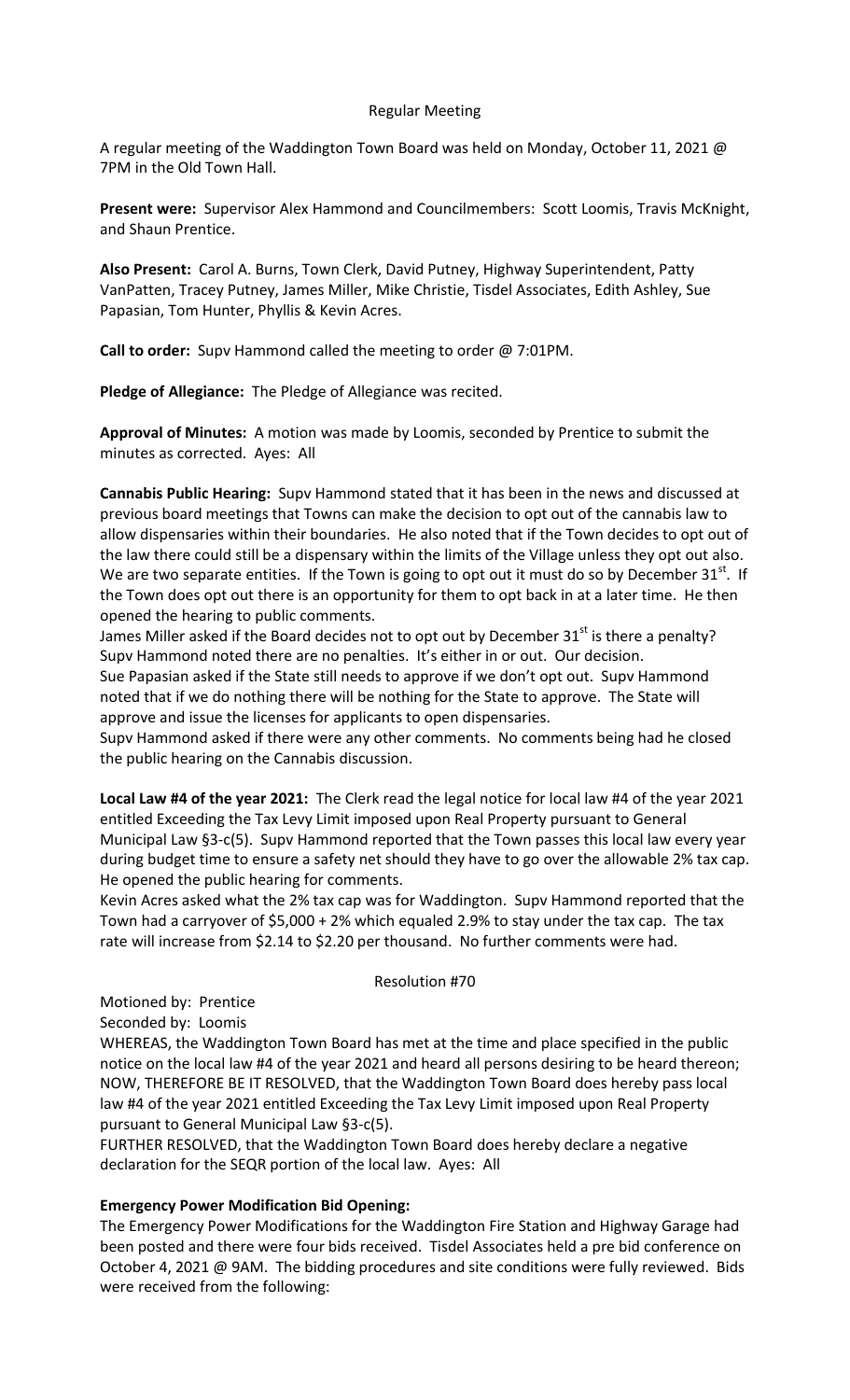| Tel, Inc, 4775 NY 812, Heuvelton, NY 13654                    | \$27,500  |
|---------------------------------------------------------------|-----------|
| Dow Electric, 3874 State Rt 11, Malone, NY 12953              | 35,000    |
| Kahrs Construction LLC, 27682 Limestone Rd, Redwood, NY 13679 | 39.000    |
| ENI Mechanical Inc, 39 S Gordon St, Gouverneur, NY 13642      | 42,984.04 |

The board noted that Tel Inc was the company that they began the initial project with. The project will use the existing 55 KW generator with transfer switches in the Fire Department as well as the municipal building. If need be the Highway Supt will dig up the parking lot. Time frame for the project is 90 days.

Resolution #71

Motioned by: Loomis Seconded by: McKnight RESOLVED, that the Waddington Town Board does hereby award the bid for emergency power modification to Tel, Inc in the amount of \$27,500. Ayes: Hammond, McKnight, Loomis Opposed: Prentice

## **Citizen's Comments:**

James Miller reported that the Resource Center is back open for regular hours. They request that you use the hand sanitizer and wear a mask. They will be open Monday, Wednesday, and Saturday 9AM-Noon and Friday 9-4PM or by appointment.

Edith Ashley asked for an update on the Baildon property. They told her that they were taken to court and told that they couldn't bring any more on to the property and had to have it cleaned up. They will have Tony look at it again. The board discussed that they passed a local law that will help with the cleanup if we have to send someone in and put it on the tax maps. They are directing Tony to start the process. The clerk also noted he has been working with another cleanup in Chase Mills and is making progress with it.

# **Committee Reports:**

**Highway:** C McKnight reported that the highway department has performed maintenance on trucks to get the NYS Inspections done. They have been using Madrid's boom mower to get brush back off the roads. They finished up screening sand spoils and road millings and have returned the screen to Lisbon. They helped Madrid chip seal roads and blacktopped with them for two days. Graded and rolled the Henry Rd, cleaned and prepped the sand rack for welding, cut brush and weeds on the Ogden vault in Old Brookside for the walking tour, cut the north line at Scotch Presbyterian Cemetery, put corner markers in at new and old Brookside, started ditching and making turn around at the end of Brown Church Rd, and dug one cremation.

**Rescue Squad:** C Prentice had nothing to report.

**Library:** Supv Hammond reported that the library manager will be late for the meeting. She is coming in from the airport. He will put the library report later in the meeting when she arrives.

# **Grants/Alternative Revenue:** C McBath submitted the following report.

Iroquois land: Fourth Coast has provided a quote to do the SEQR that the Town needs to have done for the land project. He would like to know what their estimated timeline on completion is before we accept the quote.

ARPA grant Drainage Project: Association of Towns advised the reporting deadline has been extended from October 31 to April 2022 and the feds are drafting additional grant guidance. The Town received a quote from Kevin Smith who has decided he can in fact engineer this project for us. While we think this is an eligible drainage project, it has yet to be confirmed with the feds. He would support hiring Kevin for this work, and submit his project scope to the state/feds to insure we have an eligible project before we go any further.

Fire alarm system/RVRDA Grant- bid was awarded last meeting- the company advises they are having challenges getting component parts due to supply chain backlogs. They are hopeful to complete the project by the end of the year. If by December is not complete, he feels we should send RVRDA a latter just to keep them informed on the status of the project and the parts backlog which is beyond our control.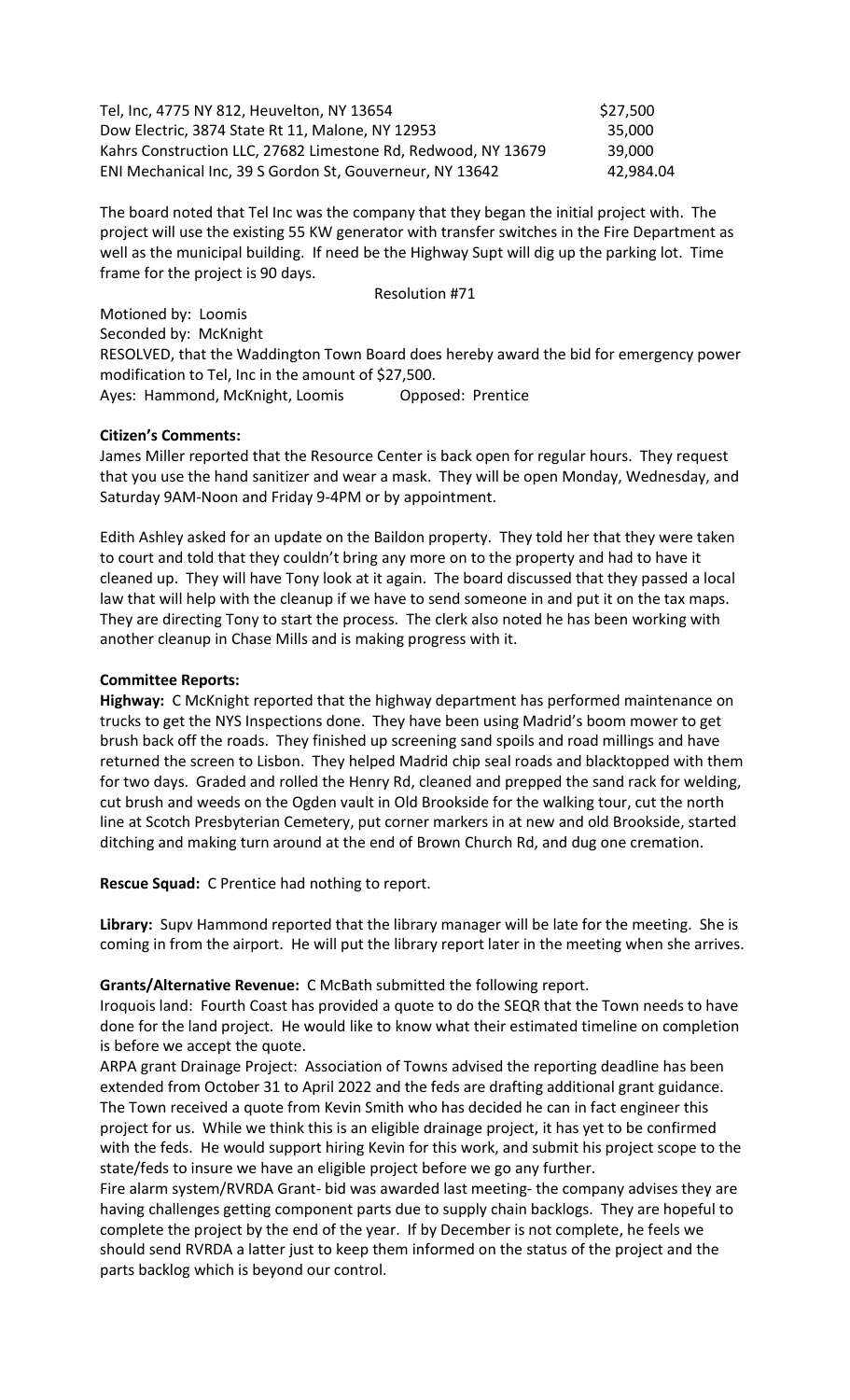**Cemeteries/Safety:** C McKnight reported that quotes and pictures of the fencing for the cemeteries have been sent to the board. This is being used to give the board an idea of the expenses that could be incurred and a place to begin to find additional funding. Upon seeing these C McKnight has asked for approval to move forward to find funding. The board unanimously agreed to this.

They are hoping to have the flagpoles installed in all the cemeteries by Veterans Day. The American Legion donated 2 30' poles with lights and flags, Tenley and Al Amo have donated one, and the Sons of the Legion will be donating one to be installed on the property line of the Catholic and Old Brookside Cemetery. Tracey has been working with the Sons of the Revolutionary War for a 2023 dedication of patriot markers.

**Recreation:** C Loomis reported that the weeds need to be cut at the beach. Russ has asked if there has been any movement with NYPA with the cameras that were requested. The recreation committee will be advertising for a new beach director, morning recreation positions, and reading program directors. They are beginning a new cheerleading program. Supv Hammond noted that he had reached out to Bobby Gordon who does weed control on Black Lake. He has two different cutters and is supposed to come over and give us an estimate. We would pay for it and then NYPA would reimburse the expenses. He will contact Bill Dashnaw who is in the Black Lake Association to see where we stand.

**Gallery/Clarke House:** Supv Hammond noted the Clarke House is still open.

**Tourism:** Supv Hammond reported that October Fest took place on Saturday, October 9<sup>th</sup> from 11Am-6PM. Festivities were conducted down Main St and at the pavilion on the River. There were approximately 200 people in attendance. Brittnay Bush is hoping that the people who served on the committee will remain for the Christmas in Waddington.

**Museum:** James Miller, President of the Moore Museum presented his report. The next meeting of the museum board is Tuesday, Oct  $12^{th}$  @ 6PM. The Waddington Historical Association will meet on Tuesday, Oct 26<sup>th</sup> @ 7PM in the old town hall. James recognized Kathy Putney, Historian for all the work she has been putting in to get the museum up and running. He would also like to recognize Mary Hamilton, President of the Historical Association. She has done an incredible job getting the Association up and running.

The Museum board discussed the idea of the museum being located on the grounds of St. Paul's Church as opposed to being inside the building itself. It was decided by the majority of the board members that this is the most pleasing option in terms of aesthetics and the preservation of artifacts. At the last Village meeting they voted to officially begin the process of acquiring St. Paul's Church and the new manse from the Episcopal Diocese of Albany. The museum board stands firmly behind their decision. The St Lawrence Power Museum is looking at acquiring the old depot.

With the resignation of the Museum Board Treasurer it is the opinion of the board that they don't need a treasurer and he has been instructed to draft an amendment to the bylaws abolishing the treasury.

The Museum Board has discussed having a MWCS student serve on the board. The bylaws don't specify and age requirement. The board would request that the Town Board approve the appointment of Molly Bogart, a junior at MWCS as a member of the Museum board. Resolution #72

Motioned by: Hammond

Seconded by: Loomis

RESOLVED, that the Waddington Town Board does hereby approve the appointment of Molly Bogart to the Waddington Public Museum Board of Trustees. Ayes: All

**Local Government Task Force:** Supv Hammond reported that he and the Mayor have convinced Kevin Kitzman to conduct a few more community meetings to get the public's input on the NYPA relicensing review. The next meeting will be held on October  $14^{th}$  @ 7:30PM in the old town hall. The final meeting will be held 2 weeks after that.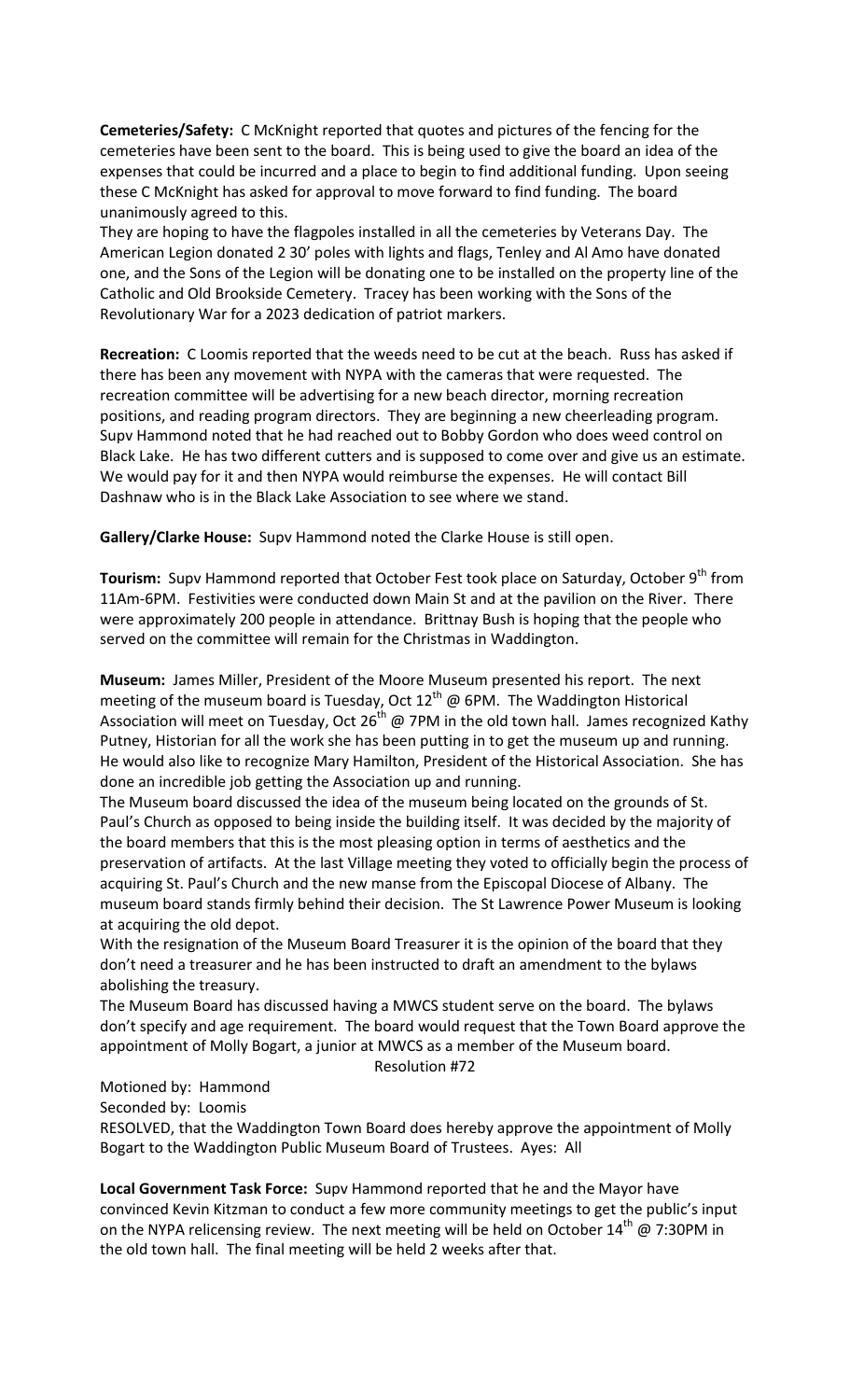**Court Security Officer:** C McBath noted that he had emailed the applicants resumes to the Court Clerk and Town Justice. We received 6 applications. Judge Robinson wants to do interviews of the candidates. C McBath will sit in on the interviews as a board representative. He is working with Judge Robinson to set this up.

**Charter Franchise Agreement:** There will be a meeting with the Town Attorney on Tuesday, October  $19^{th}$  @ 7PM to discuss the franchise agreement negotiations. The meeting will open in public session and immediately enter into executive session. No other business will be discussed at this meeting.

**Old Town Hall:** The town continues to wait for a quote to fix the façade on the tower. It looks as if a gutter system is needed to keep the water from running down the side of the tower and washing out the mortar. Bertrand's Construction was supposed to look at it while they were in town. The clerk will contact them to see if they are still here.

**Horse Trails:** C Loomis reported that he had received an email from Lowell McAllister with the Horse Club. They have had some trouble with the trails. There have been donuts done in the parking lot where they park the trailers. Some are significant. Someone has also burned the seats that were built around the fire pit. The Board again discussed the gate issue and that there is always someone that ruins it for the others.

**Tentative Budget:** Supv Hammond reported that the Board held a budget workshop and was presented with a tentative budget. Since that meeting there has only been one change made. The Village requested that the Town increase the historian salary to \$1,500. This is what they will be paying her. He increased the salary from the part town money saved from the Recreation reduction. Discussion ensued and the following resolution made:

Resolution #73

Motioned by: Prentice Seconded by: Loomis RESOLVED, that the Waddington Town Board does hereby approve the tentative budget to become the preliminary budget for 2022. Ayes: All

Supv Hammond noted he should have mentioned that the preliminary budget is dependent on the library being put back on the solar program. C Prentice noted he would be getting information from the National Grid bills to see what the usage is.

### Resolution #74

Motioned by: Hammond Seconded by: Loomis RESOLVED, that the Waddington Town Board does hereby authorize the Library be put back on the solar program. Ayes: All

Life Flight: **All Accords Resolution #75** 

Motioned by: McKnight

Seconded by: Prentice

WHEREAS: North Country LIFE FLIGHT, Inc. is a not-for-profit, tax-exempt corporation which is responsible for aspects of patient care by providing medical equipment, training medical personnel and administering the medical portion utilizing the New York State Police helicopter based in Saranac Lake and private fixed-wing aviation resources; and

WHEREAS: The New York State Police aviation resources do not provide a medically trained team or medical equipment for patient transports; and

WHEREAS: The people of Clinton, Essex, Franklin, Hamilton, and St. Lawrence Counties receive a vital emergency medical service for critically ill and seriously injured patients, and therefore municipal governments are asked to pledge monies for this worthwhile program;

NOW, THEREFORE, BE IT RESOLVED: That the Town Board of the Town of Waddington hereby authorizes the Supervisor to enter into a contract with North Country LIFE FLIGHT, Inc. for the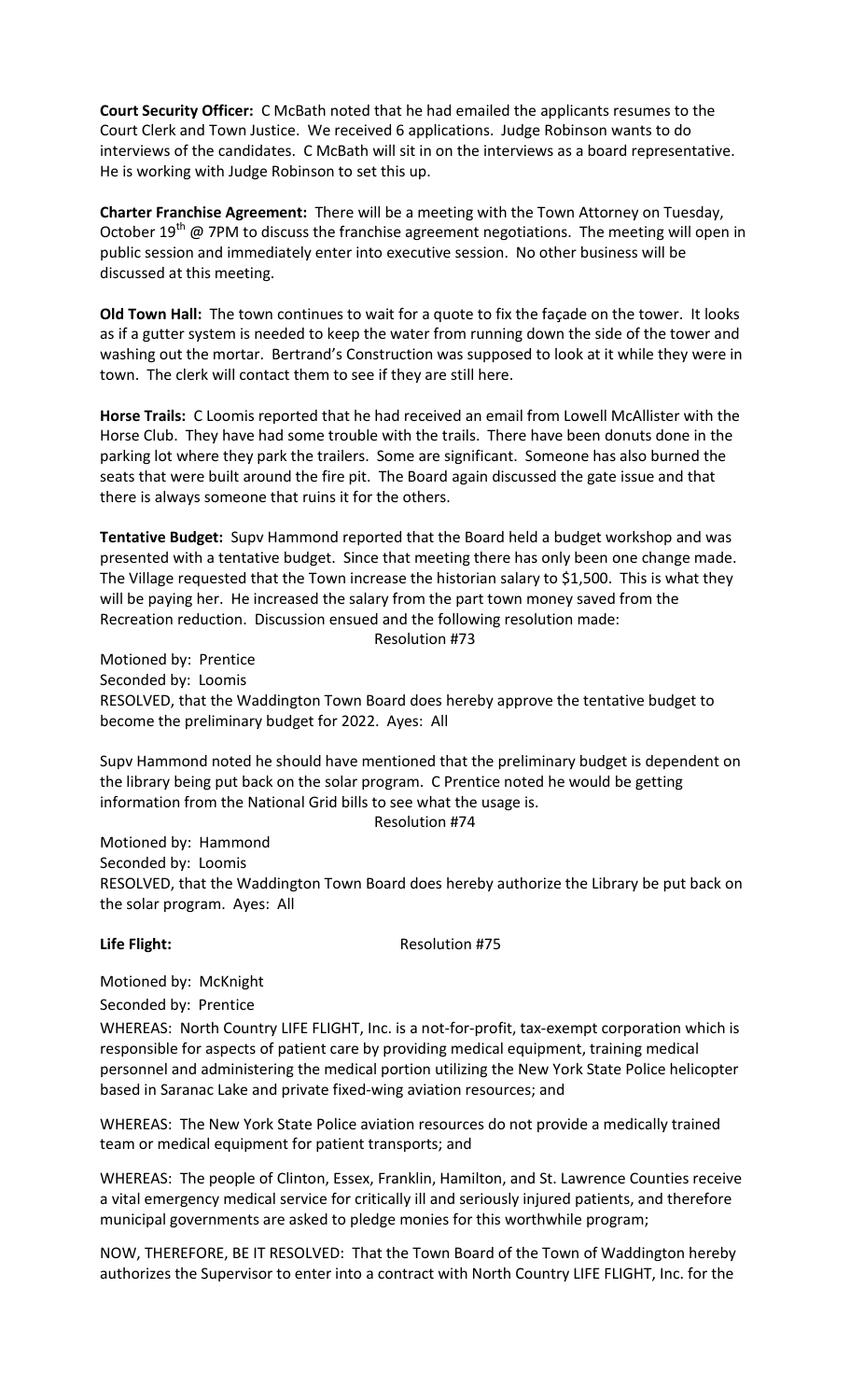purpose of operating the medical component of the medical program, which will serve its residents and visitors, and paying the amount of \$100 which represents the Town's share for 2022; and be it

FURTHER RESOLVED: That the sum of \$100 is hereby appropriated to account no A1010.4 for payment to the North Country LIFE FLIGHT, Inc. Ayes: All

**Dog Control Compensation:** Supv Hammond reported that he had a conversation with the Dog Control Officer. It seems that when we set up the new way to handle dog control all aspects of the job were not accounted for. The new system allows for a flat fee for the call + mileage. Two things not accounted for were court appearances or dog licensing calls when requested by the clerk. These are done on an hourly basis. To date the dog control officer has submitted 8 hours total for these duties. Supv Hammond would like to pay him \$15 per hour for the hourly jobs. Discussion was held and the following resolution passed.

Resolution #76

Motioned by: Hammond

Seconded by: Prentice

RESOLVED, that the Waddington Town Board does hereby agree to pay an hourly rate of \$15 for dog control not covered by the set per call basis. Ayes: All

**Library:** Bonnie reported to the board that she had made the changes requested to the MOU. The first item was whether the library employees could be covered under the worker's compensation. The clerk contacted the Worker's comp department at the County and was told that as long as the library employees receive a paycheck from the Town of Waddington they are covered by the worker's comp. It doesn't matter whether they call themselves town employees or library employees.

The other adjustment was that the Town covers the liability insurance and has the right to change it without library approval.

Resolution #77

Motioned by: McKnight Seconded by: Loomis RESOLVED, that the Waddington Town Board does hereby approve the MOU between the Library and Town Boards. Ayes: All

## **Citizen's Comments:**

Patty VanPatten asked the Highway Superintendent to bring the stage down to the four corners for the pumpkin contest. It will be held on Saturday Oct 30<sup>th</sup>. The clerk also noted that they will do the trunk or treat again this year at the Island View Pavilion.

Kevin Acres asked questions of Supv Hammond concerning the Town's appropriations, fund balance, and reserves.

**Bills:** A motion was made by Loomis, seconded by McKnight to pay bills # 21-00674 – 21-00780 in the amount of \$113,992.24. Ayes: All

**Adjournment:** A motion was made by Prentice, seconded by Loomis to adjourn the meeting @ 8:45PM. Ayes: All

Respectfully submitted,

Carol A. Burns, Town Clerk